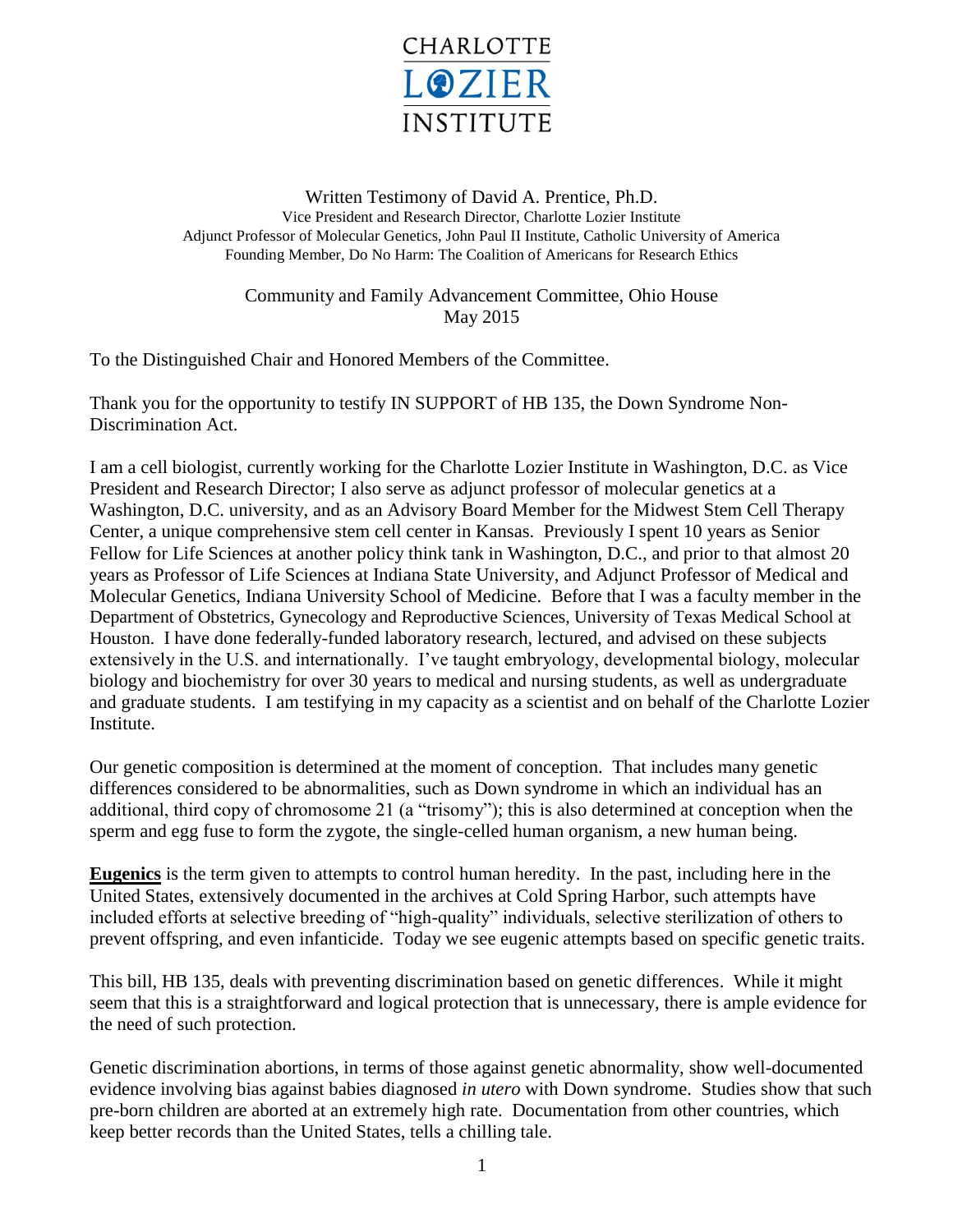In France, which keeps excellent records on prenatal screening as a matter of public policy, Bradford cites a 96% rate of abortion for those diagnosed in the womb with Down's.1

In the U.K., an earlier study found a 92% abortion rate for children diagnosed in the womb with Down syndrome,<sup>2</sup> while a 2012 study found that 100% of those prenatally diagnosed with Down syndrome were aborted.<sup>3</sup>

In the U.S., a 1999 study found almost 87% of those diagnosed with Down syndrome in the womb were aborted.4 A 2012 review of the literature on this topic, looking only at U.S. data, found a weighted mean from 61% up to 93% of those diagnosed who were aborted.<sup>5</sup> A new report just published in the *American Journal of Medical Genetics*, using rigorous statistical modeling of the sparse U.S. data from 2006-2010, finds that abortion after prenatal diagnosis has reduced the population of individuals living with Down syndrome in the U.S. by approximately 30%.<sup>6</sup> Bradford's analysis cautions that this is not the percentage of women who abort following a prenatal diagnosis of Down syndrome, as that number would certainly be higher.<sup>7</sup> Rather, this analysis illuminates the overall reduction in the Down syndrome population, considering total number of Down syndrome pregnancies, whether prenatally diagnosed or not. If prenatal screening using the newer non-invasive blood tests becomes more widely available, as seems likely, then the expectation is that the number of terminations will certainly increase.<sup>8,9</sup>

Similar rates of selection against life are seen for babies diagnosed in the womb with other genetic conditions, or with physical abnormalities. Again, this is simply a modern version of eugenic selection.

Sometimes regarding these prenatal diagnoses, we hear the term "incompatible with life." Nora Sullivan points out that this label "portrays as a medical diagnosis what is really a judgment call about a profoundly disabled child's quality of life. The term is not only offensive to parents who object to the

 $\overline{a}$ 

<sup>&</sup>lt;sup>1</sup> Bradford M. Improving Joyful Lives: Society's Response to Difference and Disability, American Reports Series Issue 8, June 2014, accessed at: [https://www.lozierinstitute.org/improving-joyful-lives-societys-response-to-difference-and](https://www.lozierinstitute.org/improving-joyful-lives-societys-response-to-difference-and-disability/)[disability/](https://www.lozierinstitute.org/improving-joyful-lives-societys-response-to-difference-and-disability/)

<sup>2</sup> **Mansfield C** *et al***.** Termination rates after prenatal diagnosis of Down syndrome, spina bifida, anencephaly, and Turner and Klinefelter syndromes: a systematic literature review, *Prenatal Diagnosis* 19, 808, 1999

<sup>3</sup> **Nicolaides KH** *et al.* Noninvasive prenatal testing for fetal trisomies in a routinely screened first-trimester population. *Am J Obstet Gynecol* 207, 374.e1, 2012

<sup>4</sup> **Britt DW** *et al***.**, Determinants of parental decisions after the prenatal diagnosis of Down syndrome: Bringing in context, *American Journal of Medical Genetics* 93, 410, 1999

<sup>5</sup> **Natoli JL** *et al.* Prenatal diagnosis of Down syndrome: a systematic review of termination rates (1995-2011), *Prenatal Diagnosis* 32, 142, 2012

<sup>6</sup> **de Graaf G** *et al.* Estimates of the live births, natural losses, and elective terminations with down syndrome in the United States. *Am J Med Genet Part A* 167A, 756, 2015

<sup>7</sup> **Bradford M**. New Study: Abortion after Prenatal Diagnosis of Down Syndrome Reduces Down Syndrome Community by Thirty Percent, April 21, 2015, Accessed at: [https://www.lozierinstitute.org/new-study-abortion-after-prenatal-diagnosis](https://www.lozierinstitute.org/new-study-abortion-after-prenatal-diagnosis-of-down-syndrome-reduces-down-syndrome-community-by-thirty-percent/)[of-down-syndrome-reduces-down-syndrome-community-by-thirty-percent/](https://www.lozierinstitute.org/new-study-abortion-after-prenatal-diagnosis-of-down-syndrome-reduces-down-syndrome-community-by-thirty-percent/)

<sup>8</sup> **Chitty LS**. Use of Cell-free DNA to Screen for Down's Syndrome. *New Engl J Med* 372, 1666, April 2015

<sup>9</sup> **Norton ME** *et al.* Cell-free DNA Analysis for Noninvasive Examination of Trisomy. *New Engl J Med* 372, 1589, April 2015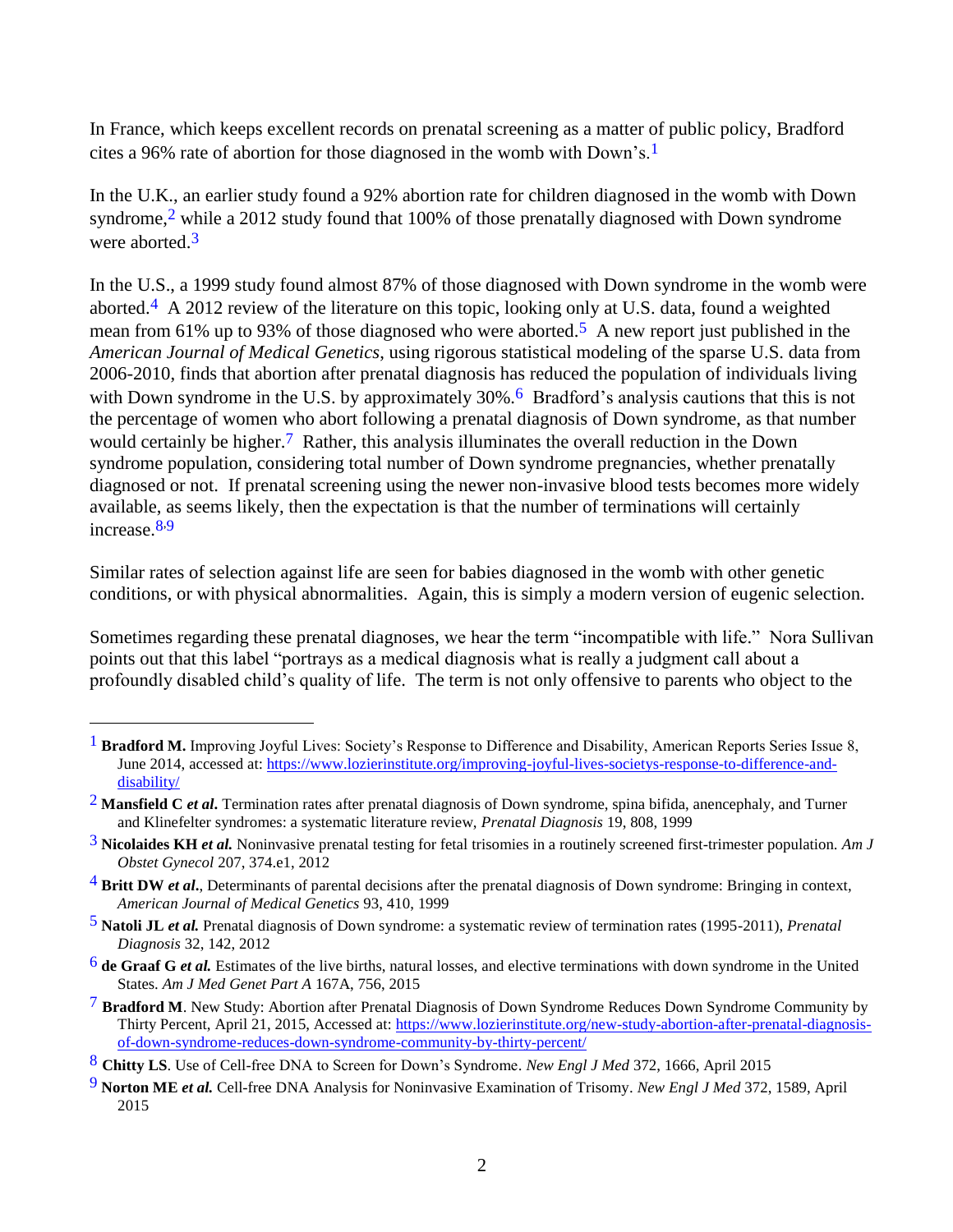implication that their children's lives hold less value due to their potential brevity but also has serious implications as to how families perceive these disabilities and their decision-making process."<sup>10</sup> The term is "medically meaningless, incorrect, and enormously hurtful." Indeed, a study in *Critical Care Medicine* noted that what doctors tell parents about their child's prognosis is often influenced by the doctor's own attitude toward neurological impairment.<sup>11</sup>

Contrast the prevalent attitude about Down syndrome that leads to a lethal diagnosis, with the recent facts about increased life span, health, learning, and especially satisfaction for those with Down syndrome and their families. A recent study by Skotko *et al.* found that 99% of people with Down syndrome are happy with their lives, 99% of parents said they love their child with Down syndrome, and 97% of brothers/sisters, ages 9-11, said they love their sibling.<sup>12</sup>

Medical science has also improved significantly not only in terms of surgeries to alleviate some of the physical problems associated with Down syndrome, but also in potential pharmaceutical treatments. Bradford notes several clinical trials, all begun within the last five years, with drugs that are hoped will improve cognition for individuals affected by this condition. 13

Other work has helped elucidate some of the genetic and cellular mechanisms that lead to tissue characteristics associated with Down syndrome. Work with a mouse model has shown that treatment of newborns with a genetic activator has therapeutic potential to improve cognitive function.<sup>14</sup> Another group has shown a laboratory mechanism to remove the third (extra) chromosome from cells in culture,  $15$  and a different team has provided laboratory evidence for possibly silencing the extra chromosome in a trisomy.<sup>16</sup> A recent 2014 paper used an induced pluripotent stem cell model, with cells from Down syndrome patients, to show that certain neural cells called astroglia behave aberrantly in Down syndrome, but that an FDA-approved antibiotic drug, minocycline, can partially correct problems with these cells.17 Another study reported in April 2015 the discovery of a potential mechanism to explain some of the cognitive deficits seen with Down syndrome, and found that use of an FDA-approved drug, bumetanide, enhanced behavioral performance in learning and memory tests in a mouse model of Down syndrome.<sup>18,19</sup>

 $\overline{a}$ 

<sup>10</sup> **Sullivan N.** The Term "Incompatible with Life" is Incompatible with the Best Care, December 2014, Accessed at: <https://www.lozierinstitute.org/the-term-incompatible-with-life-is-incompatible-with-the-best-care/>

<sup>11</sup> **Randolph AG** *et al.* Factors explaining variability among caregivers in the intent to restrict life-support interventions in a pediatric intensive care unit, *Crit. Care Med.* 25, 435, 1997

<sup>12</sup> **Skotko BG** *et al.* Self Perceptions from People with Down Syndrome, *American Journal of Medical Genetics* Part A 155, 2360, 2011

<sup>13</sup> **Bradford M.** Ibid

<sup>14</sup> **Das I** *et al.* Hedgehog Agonist Therapy Corrects Structural and Cognitive Deficits in a Down Syndrome Mouse Model, *Science Translational Medicine* 5, 201ra120, September 2013

<sup>15</sup> **Li LB** *et al.* Trisomy Correction in Down Syndrome Induced Pluripotent Stem Cells, *Cell Stem Cell* 11, 615, 2012

<sup>16</sup> **Jiang J** *et al.* Translating dosage compensation to trisomy 21, *Nature* 500, 296, August 2013

<sup>&</sup>lt;sup>17</sup> **Chen C** *et al.* Role of astroglia in Down's syndrome revealed by patient-derived human-induced pluripotent stem cells. *Nature Communications* 5:4430, doi:10.1038/ncomms5430, July 2014

<sup>18</sup> **Deidda G** *et al.* Reversing excitatory GABAAR signaling restores synaptic plasticity and memory in a mouse model of Down syndrome. *Nature Medicine* 21, 318, April 2015

<sup>19</sup> **Costa AC**. Intracellular chloride accumulation: a possible mechanism for cognitive deficits in Down syndrome. *Nature Medicine* 21, 312, April 2015